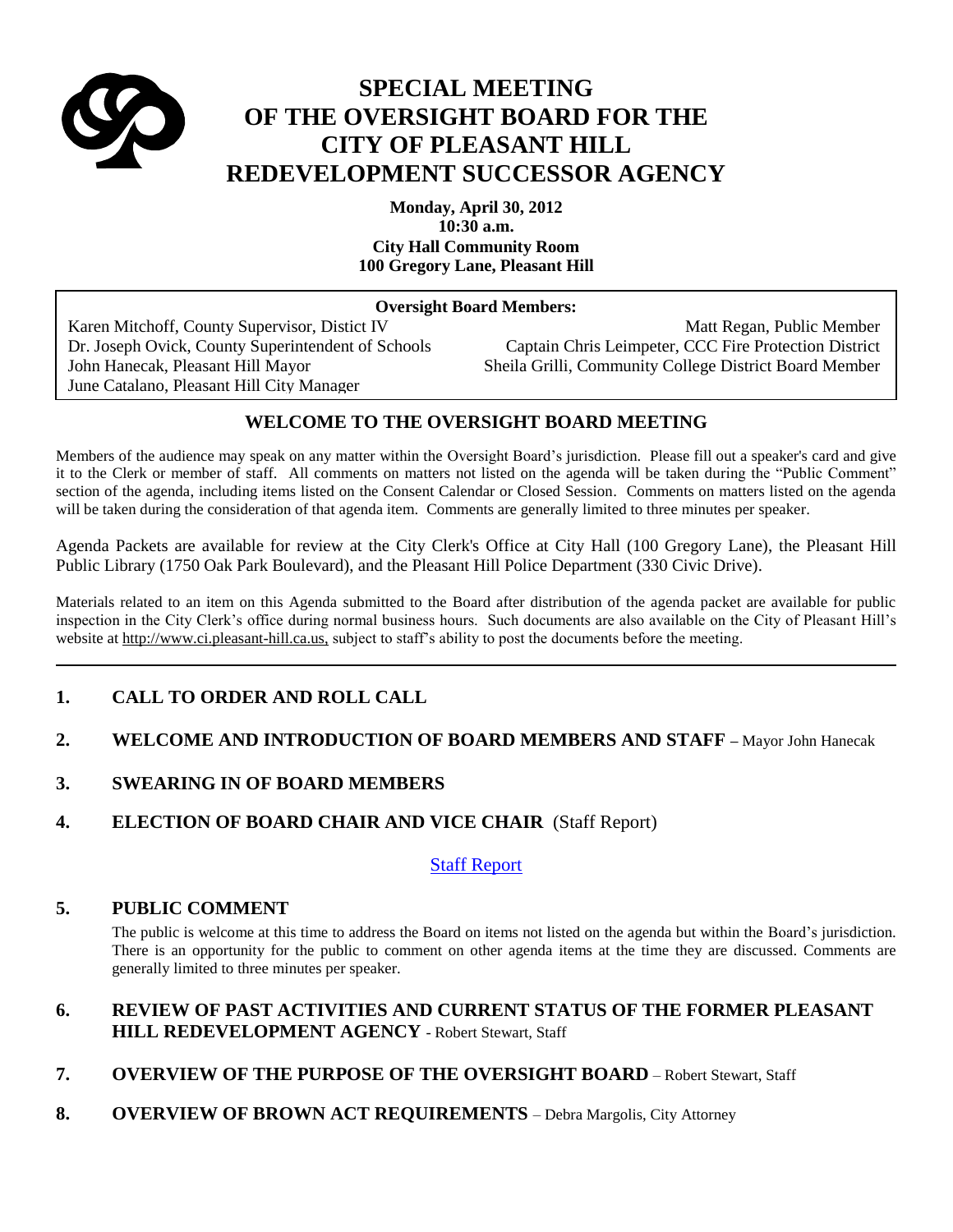- **9. NEW BUSINESS:**
	- **9.1 Designation of a Contact Person for Department of Finance Inquiries and Appointment of Clerk.**

### [Staff Report](http://ca-pleasanthill.civicplus.com/DocumentCenter/Home/View/9626)

**9.2 Consideration of RESOLUTION No. 12-001, ADOPTING BYLAWS.**

### **[Staff Report](http://ca-pleasanthill.civicplus.com/DocumentCenter/Home/View/9627)**

**9.3 Consideration of RESOLUTION No. 12-002, ADOPTING CONFLICT OF INTEREST CODE.** 

### [Staff Report](http://ca-pleasanthill.civicplus.com/DocumentCenter/Home/View/9628)

**9.4 Consideration of RESOLUTION No. 12-003, ADOPTING AUTHORIZATION FOR FILING STATEMENT OF ORGANIZATION WITH SECRETARY OF STATE AND COUNTY CLERK.** 

# [Staff Report](http://ca-pleasanthill.civicplus.com/DocumentCenter/Home/View/9629)

**9.5 Consideration of RESOLUTION No. 12-004, APPROVING FIRST AND SECOND RECOGNIZED OBLIGATION PAYMENT SCHEDULES AND ADMINISTRATIVE BUDGETS FOR THE PLEASANT HILL REDEVELOPMENT SUCCESSOR AGENCY.** 

[Staff Report](http://ca-pleasanthill.civicplus.com/DocumentCenter/Home/View/9630)

**10. ADJOURNMENT**